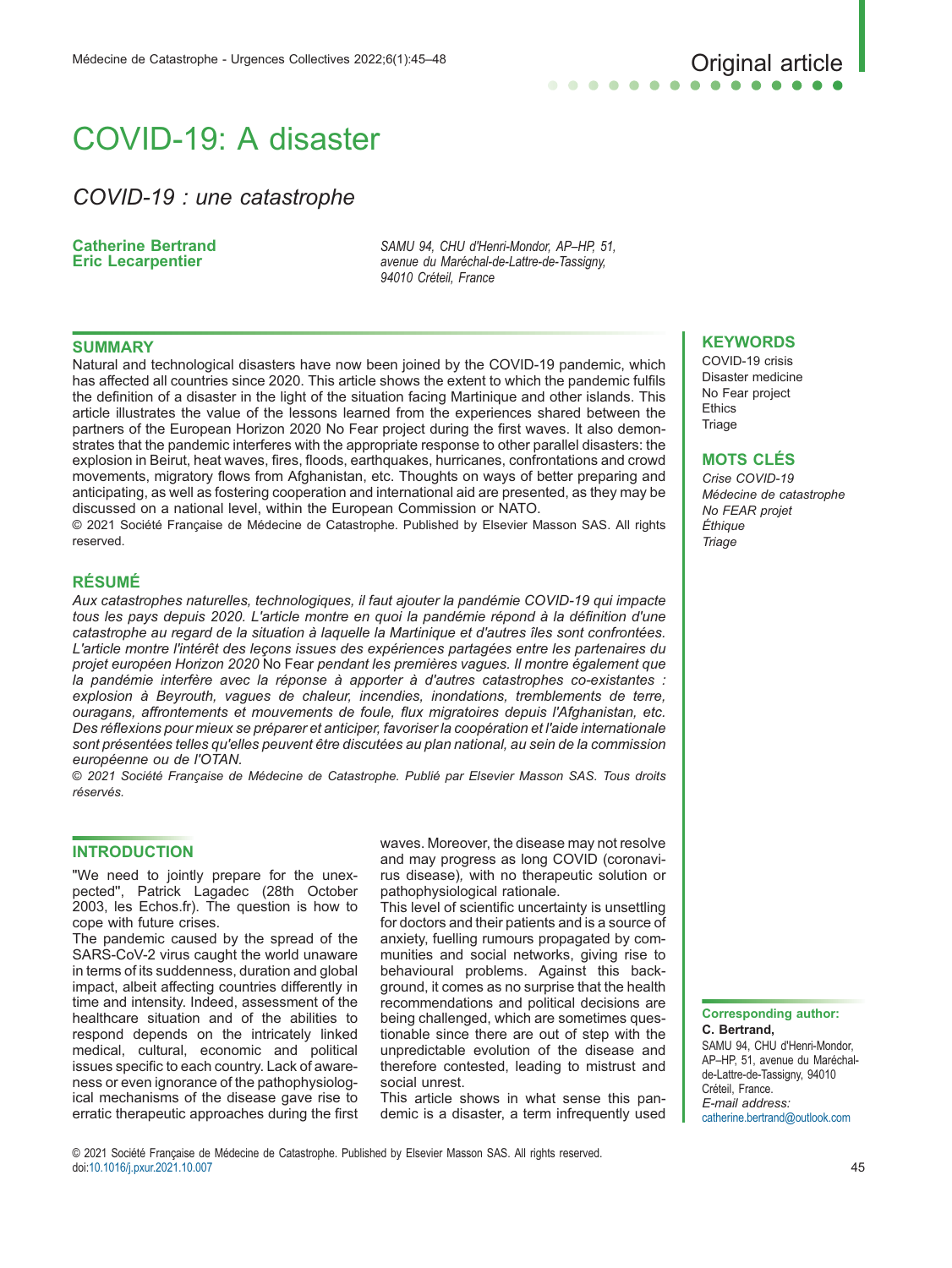up to now. It shows how useful it is to share experiences among clinicians from neighbouring countries as part of an European Horizon 2020 project No Fear (Network Of practitioners For Emergency medicAl systems and cRitical care), when the lack of scientific work or the work currently in progress cannot produce validated recommendations. This project has received funding from the European Union's Horizon 2020 research and innovation programme under grant agreement No. 78 66 70.

. . . . . .

Owing to its duration, this disaster interferes with the operational response to combat other disasters and diseases. Reflections concerning the improvements to be envisaged in order to better anticipate such an event are presented within the context of collaboration on a European level in particular.

#### STATEMENT OF THE FACTS

This pandemic meets the definition of a disaster. Right from the outset of the spread of the virus, daily healthcare resources were overwhelmed or proved inadequate in view of the flow of patients requiring hospitalisation and the constraints in terms of the number of beds available, in particular critical care and resuscitation beds. The human and material resources have been inadequate, forcing the training of healthcare personnel to acquire new skills, an increase in the number of respirators and measures to deal with the shortage of medicines. Foresight, which is paramount in any disaster, was found lacking, highlighting the problem of strategic stocks, as there was a repeated lack of material resources: personal protective equipment (PPE) for healthcare personnel, barrier protection materials for nursing staff initially followed by the entire population, PCR (polymerase chain reaction) tests, oxygen delivery capacities (up to 60 litres per minute for a patient) and logistics resources to allow mass vaccination.

Emergency plans are designed to ensure that day-to-day care is maintained while coping with the disaster. However, episodes of containment and prioritisation in addition to isolation of COVID areas in health institutions severely penalise and prevent the treatment of non-COVID-19 patients.

The warning signals for anticipating the crisis are better known. B. Riou showed in particular during the first wave that the peak of number 15 calls was followed one week later by admissions to intensive care and this indicator confirms the validity of the SAMU (emergency rescue service) centres 15 number allowing any citizen to obtain an immediate medical advice [\[1,2\]](#page-3-0).

These achievements did not make it possible to anticipate the dire situation encountered in August 2021, particularly in Martinique as well as in Guadeloupe, Polynesia and French Guiana, a genuine disaster with unprecedented problems hitherto unknown in mainland France.

The harsh health repercussions of this island disaster are evidenced by the rapid saturation of the mortuaries, accompanied by a shortage of stocks of coffins forcing on-site dispatch of mobile refrigerated units and simplification of funeral rites. At the same time, and unlike in mainland France where deaths at home are not counted, the list of obituary notices broadcast by Radio Caraïbes International is growing by the day.

The island location and remoteness increase the consequences of the disaster and highlight the lack of foresight, as all the human, material and logistic reinforcements originating from mainland France are provided by long-haul flights lasting several hours. Major constraints apply to aeromedical patient evacuations. Should patients with severe COVID who are sufficiently stabilised to withstand the journey be transported, hoping for successful resuscitation treatment in mainland France, or should non-COVID patients be transferred in order to release beds that can be converted to critical care on site? The management of patients whose cases are serious since they present risk factors and are poorly covered by vaccination puts doctors in a situation where they are required to make ethical choices concerning treatment levels, according to criteria which, although recognised by learned societies, nevertheless bear no comparison with their clinical practice up to now [\[3,4\]](#page-3-0).

Overall patient management is compromised by the lack of critical care beds and their human and logistic support, as well as by the lack of hospital space, forcing the Army to deploy a field hospital during hurricanes. The caregivers dispatched as reinforcements from mainland France must be familiar with the local culture, beliefs and religion. One should take account of the local culture and abstain from any value judgements regarding reluctance to vaccinate. The population is still suspicious, let down by the government's false promises following the use of pesticides on banana trees. The disaster situation requires restoration of a comprehensive care chain. Patients who cannot be admitted to hospital should be treated at home. Patients who fail to progress favourably after a few days of treatment in hospital and patients who could be hospitalised, should receive palliative care and end their lives in dignity.

Remarkably, the shortage of oxygen, which could be predicted rather than conceivable in 2021, has led the Army to send large quantities of oxygen by sea. The oxygen issue is, however, known to be a limiting factor in disaster plans in case of a large number of victims with respiratory distress. Continuity of supply chains including medical supplies is an area which NATO (North Atlantic Treaty Organization) sees as vitally important. Without reiterating the data from the many reports published on COVID-19 and the flaws observed in its management, we will insist on two specific points:

- the need to identify the requirements for critical care and intensive care beds for adults and children, as well as the relevant staff quotas and qualifications. Associated with this issue is a reflection on the training of caregivers during the acute period and on the sustainability of this training through innovative formats and media. A harmonised European definition of a resuscitation bed would make comparisons more relevant, especially between neighbouring countries such as France and Germany;
- the need to anticipate oxygen requirements, delivery capacities in health care facilities and at home, delivery in different aircraft with regard to aeronautical standards and safety aspects.

#### **DISCUSSION**

#### The contribution of the No Fear project

The No Fear project coordinated by the UNIVERSITA DEGLI STUDI DEL PIEMONTE is based on three cornerstones and brings together 18 partners, including a large number of practitioners in charge of COVID patients in their countries, including France, Italy, Spain, Austria, Ireland, Romania, Norway and Israel. The organisation of monthly remote seminars has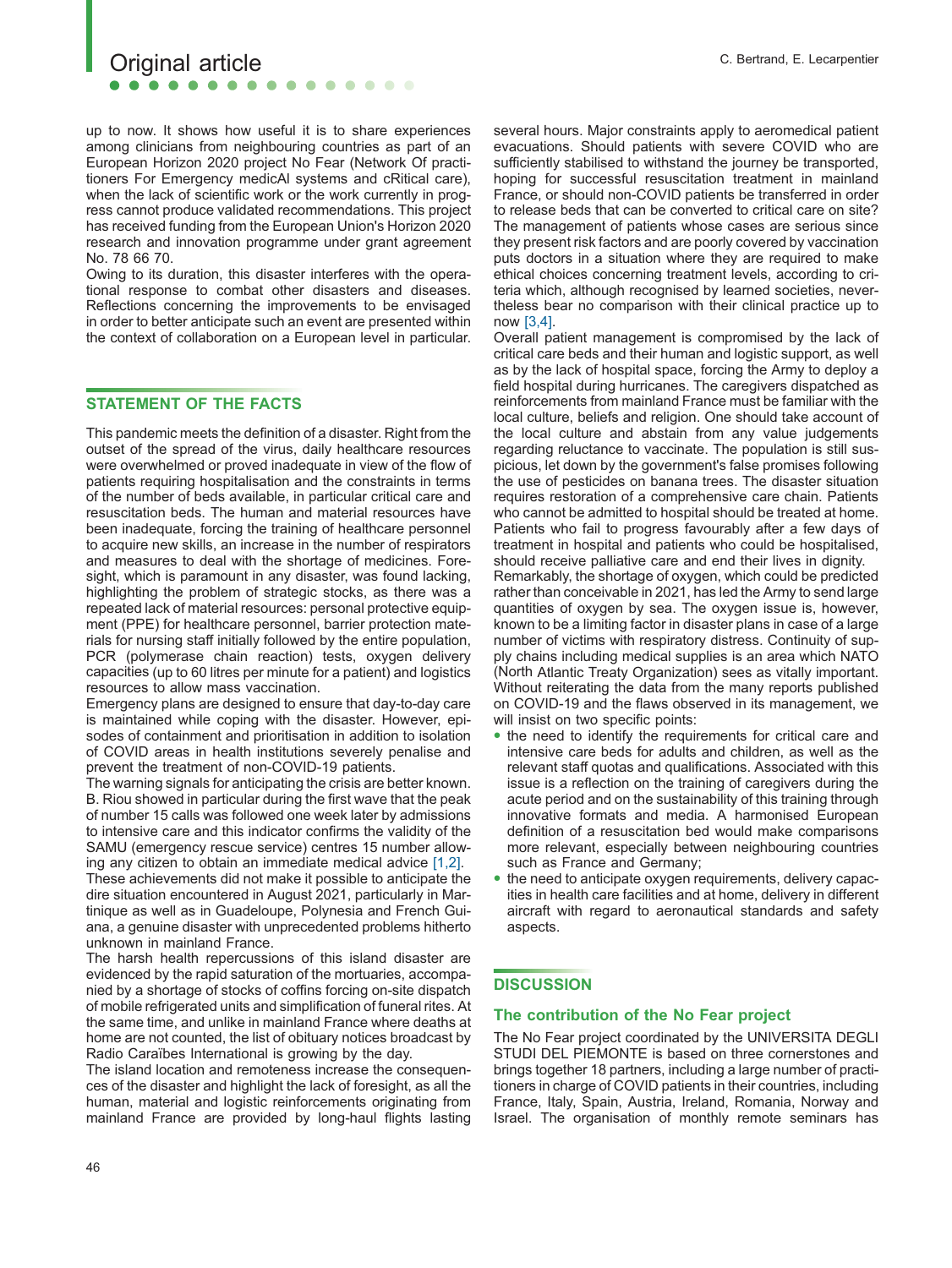allowed exchanges of views on common issues: clinical practices, scientific advances, logistics and, of course, ethical aspects.

A point that immediately came to light during the webinars was the difference in timescale in the progression of the disease and the solutions provided depending on the country: confinement or curfew, closure of schools, instructions on barrier measures, etc. From the very first exchanges, the Italian colleagues raised awareness to the severity of the clinical cases, the vulnerability of the elderly and the risk of saturation of hospital resources, as well as to the exponential need for non-invasive and invasive ventilatory assistance.

All clinicians are faced with the same scientific uncertainties, but these exchanges made it possible to show at a very early stage the benefits of non-invasive ventilation, particularly in Italy. The needs for high-flow oxygen make it possible to postpone intubation and overcome the delicate stage of the 7th day where there is a risk of sudden deterioration in vital functions.

The need to monitor oxygen saturation in order to detect desaturation prior to the onset of clinical signs in patients described as "happy hypoxic'' has been highlighted. At the beginning of the pandemic, French clinicians were reluctant to use non-invasive ventilation methods, pointing to the risk of aerosolisation. The SFMC (French Society of Disaster Medicine) was subsequently able to recommend the Boussignac valve to European colleagues and to initiate a schedule of conditions for a multipurpose ventilator.

The issue of institutions housing elderly people has been widely shared, emphasising their vulnerability and the dilemma between hospitalisation or graded care within the institution [\[5\].](#page-3-0) These institutions are by definition not places of care but places of residence, and advancing age is necessarily associated with multiple morbidities. The consequences of the isolation of the elderly, the difficulty in obtaining advance instructions when the family is not allowed to visit and the additional needs for nursing and non-nursing staff, particularly to assist with meals in each room, have been unanimously recognised [\[6,7\].](#page-3-0) The rationale for continually setting up COVID and non-COVID areas in these institutions has not been substantiated.

Common logistic requirements have been highlighted, especially for pre-hospital teams needing anti-infectious PPE that is less restrictive in a hot environment. An international seminar has also emphasised the importance of having secure devices for transporting infected patients.

The discrepancies between the capacities of PCR and sequencing tests, whether they are free or not, and the protective measures at the borders are political decisions, considered beyond the scope of clinicians.

Remarkably, collated as part of the project: countless tools, platforms, telemedicine resources and e-health applications have been produced in each country and are available on the No Fear website [\(https://no-fearproject.eu\)](https://no-fearproject.eu/). One such example is syndromic surveillance by COVIDOM ([https://www.covidom.](https://www.covidom.fr/) [fr\)](https://www.covidom.fr/) allows daily patient self-monitoring and targeting of individuals to be recalled.

As regards vaccination, a specific organisation in each country has made it possible to gradually cover the population. Difficulties in convincing the public emerged at a very early stage, with some countries having to face a strong anti-vax movement.

The lines of work identified in France include:

 $\begin{array}{ccccccccccccccccc} \bullet & \bullet & \bullet & \bullet & \bullet & \bullet & \bullet \end{array}$ 

- standardisation of non-invasive ventilation equipment in terms of better quantification of the risks of aerosolisation and less oxygen-consuming ventilatory assistance for transferring patients requiring high-flow oxygen;
- the creation of new anti-infectious personal protective equipment for caregivers;
- standardisation of masks and creation of transparent masks so that children in particular can recognise language and emotions on the face;
- the need to leak-test devices for land, sea and air transfers of conscious (seated) or intubated infected patients that are compatible with the various stretchers and do not require caregivers to wear PPE;
- the status of the institutions for the elderly, in order to maintain the balance between place of residence and need for care, in addition to a dignified and supportive end of life.

#### The impact of the pandemic on the international response to other disasters

- the dispatch of French Civil Security rescuers at the time of the explosion in the port of Beirut took account of the health conditions, which were stable at that time. The peak of infection in the Lebanon occurred later;
- the Army has several roles: protect its population, which is certainly young and in good health; provide human and logistic assistance to its country, particularly for the surveillance of specific sensitive sites and the transport of strategic stocks. This activity impacts the deployment possibilities to deal with other disasters;
- rescue resources must respect the quarantines imposed at the borders.

The ability to engage in a civilian-military context is complicated, as it becomes difficult to rely on a local infrastructure that may already be impacted by COVID-19.

There are many risks and operational capability must nevertheless be maintained through field exercises [\[8,9\]](#page-3-0). Within the context of the pandemic, NATO held a civilian-military exercise in North Macedonia, coordinated by the Euro-Atlantic Disaster Response Coordination Centre (EADRCC) in September 2021, dealing with realistic scenarios such as floods, earthquakes and migrant flows, not forgetting CBRN (chemical, biological, radiological and nuclear) risks, during the on-going COVID restrictions.

These disaster situations encourage European cooperation and strengthen collaborative work towards promoting a common Modular Field Hospital that came after the first Haiti earthquake and a fleet of multipurpose airborne vehicles, following the Norwegian and Swedish experience. The need for medium and long distance air evacuation facilities is a reality. They identified the need to have common facilities so that medical teams from different countries could rotate more easily and efficiently without wasting time getting to know different facilities and techniques.

#### The importance of communication

The COVID-19 pandemic is characterised by its unpredictability and the difficulties in communicating dispassionately. Media saturation in France, with the display of figures and statistics that are difficult to understand (number of deaths, infections, etc.) and that cannot be transposed from one country to